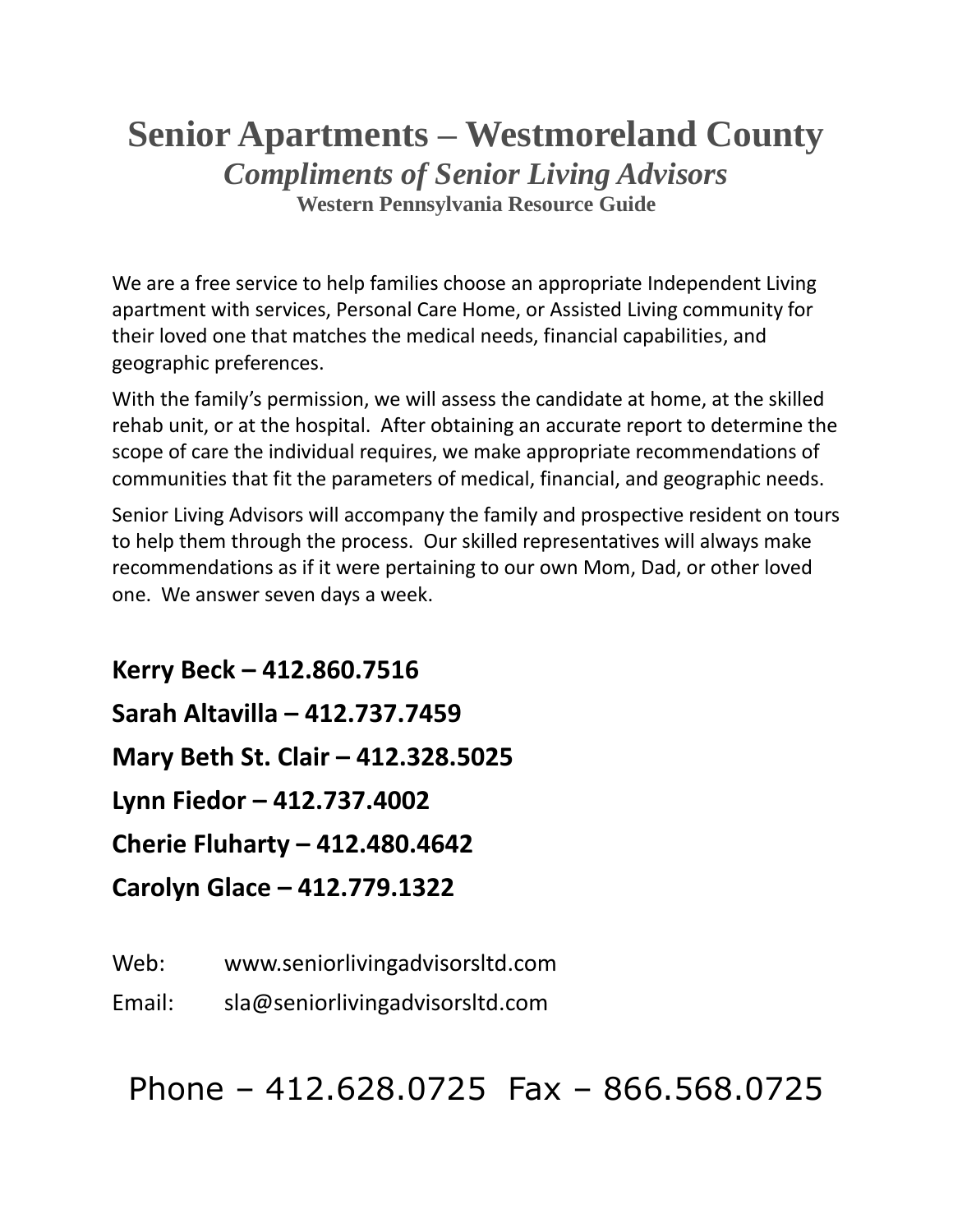# **Senior Apartments - Westmoreland County**

Public housing is rental housing provided to income-eligible families, seniors, and persons with disabilities. Public housing comes in all sizes and types--from single-family houses to high-rise apartments for seniors. Residents in public housing may either pay 30-40% of the adjusted gross income for rent, or a flat fee based on the unit for which they qualify. The type of payment depends on the way the building is funded, so contact each building for information.

#### **Allegheny Pointe**

662 Cedar Ridge Drive Apollo, PA 15613 Housing Type: Elderly Contact Info: 724-496-4176

## **Arnold Manor**

1632 Horne Boulevard Arnold, PA 15068 Housing Type: Elderly Contact Info: 724-335-0400 Office Hours: 8:30am - 12:00pm

## **Arnold Towers**

1528 Horne Boulevard Arnold, PA 15068 Housing Type: Elderly Contact Info: 724-337-1580 Office Hours: 1:00pm - 4:30pm

## **Eastgate Manor**

Oneida & Schoonmaker Avenue Monessen, PA 15062 Housing Type: Elderly Contact Info: 724-684-6016 Office Hours: 8:30am - 12:00pm

# **Derry Garden Apartments**

310 W.5<sup>th</sup> Street Derry, PA 15327 724-532-1415

# **Derry Station** 200 W. 2<sup>nd</sup> Avenue Derry, PA 15627 Housing Type: Elderly Contact Info: 724-694-2100

## **Duff Manor**

5870 Kennedy Avenue Export, PA 15632 Housing Type: Elderly Contact Info: 724-838-0818

## **Export Senior Housing**

5870 Kennedy Avenue Export, PA 15632 Housing Type: Elderly Contact Info: 724-733-5733

#### **Gilbert Straub Plaza**

620 Reamer Avenue Greensburg, PA 15601 Housing Type: Elderly Contact Info: 724-832-2280

# **Troutman's Building Apartments** 200 S. Main Street Greensburg, PA 15601 724-838-0818

## **Hempfield Towers**

2500 Grande Boulevard Greensburg, PA 15601 Housing Type: Elderly Contact Info: 724-832-8914 Office Hours: 8:30am - 4:30pm

### **Hawksworth Gardens II**

750 Main Street Greensburg, PA 15601 Housing Type: Elderly Contact Info: 724-837-4146

## **South Greengate Commons**

164 S. Greengate Road Greensburg, PA 15601 Housing Type: Elderly Contact Info: 724-552-2249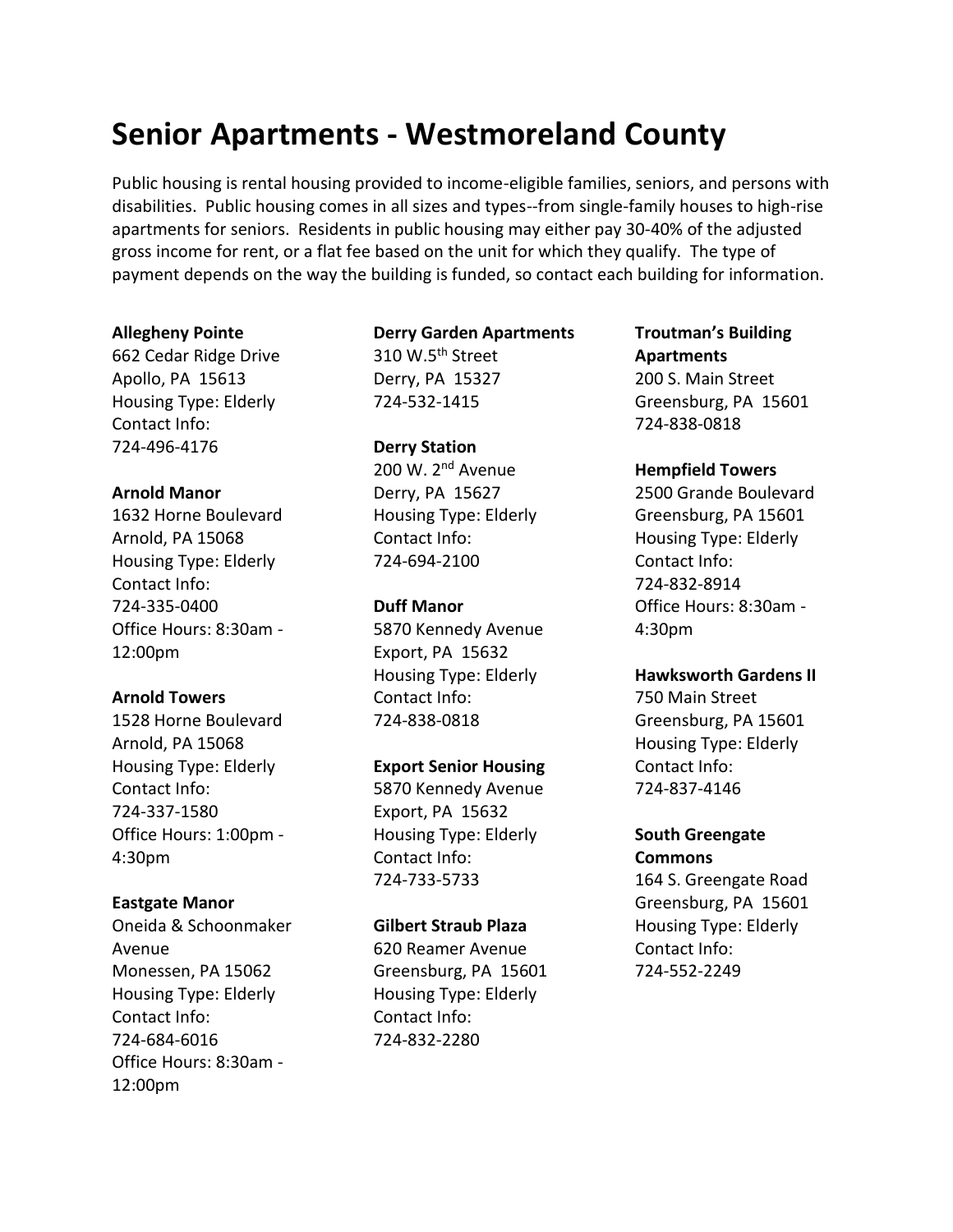#### **Irwin Manor**

100 Western Avenue Irwin, PA 15642 Housing Type: Elderly Contact Info: 724-863-2506 Office Hours: 8:30am - 12:00pm

## **Penn Manor**

100 Lafayette Circle Irwin, PA 15642 Housing Type: Elderly Contact Info: 724-863-9859

## **Penn Towers**

137 Harrison Street Greensburg, PA 15601 Housing Type: Elderly Contact Info: 724-832-7500

#### **Jeannette Manor**

South Fourth Street Jeannette, PA 15644 Housing Type: Elderly Contact Info: 724-523-6482 Office Hours: 1:00pm - 4:30pm

## **Citizens Plaza**

700 4<sup>th</sup> Avenue New Kensington, PA 15068 Housing Type: Elderly Contact Info: 724-337-9822

## **Kensington Manor**

12th Street & Fourth Ave. New Kensington, PA 15068 Housing Type: Elderly & Family Contact Info: 724-335-1321 Office Hours: 8:30am - 4:30pm

## **Latrobe Manor**

1013 Jefferson Street Latrobe, PA 15650 Housing Type: Elderly Contact Info: 724-537-3101 Office Hours: 8:30 am - 12 noon

# **Lower Burrell Manor**

200 Sylvan Drive Lower Burrell, PA 15068 Housing Type: Elderly Contact Info: 724-335-1290 Office Hours: 1:00pm - 4:30pm

## **Loyalhanna Apartments**

1111 Jefferson Street Latrobe, PA 15650 Housing Type: Elderly Contact Info: 724-539-0182 Office Hours: 1:00pm - 4:30pm

## **Laurel Highlands Village**

300 Weldon Street Latrobe, PA 15068 Housing Type: Elderly Contact Info: 724-539-3999

#### **Loyalhanna Apartments**

1111 Jefferson Street Latrobe, PA 15650 Housing Type: Elderly Contact Info: 724-539-0182 Office Hours: 1:00pm - 4:30pm

## **McMurtry Towers**

169 Lincoln Avenue Vandergrift, PA 15690 Housing Type: Elderly Contact Info: 724-567-6017 Office Hours: 8:30am - 4:30pm

## **Parnassus Manor**

325 Main Street New Kensington, PA 15068 Housing Type: Elderly Contact Info: 724-335-1133 Office Hours: 8:30am - 12:00pm

#### **Pleasant Manor**

100 Pleasant Manor Drive Mt. Pleasant, PA 15666 Housing Type: Elderly & Family Contact Info: 724-547-9904 Office Hours: 1:00pm - 4:30pm